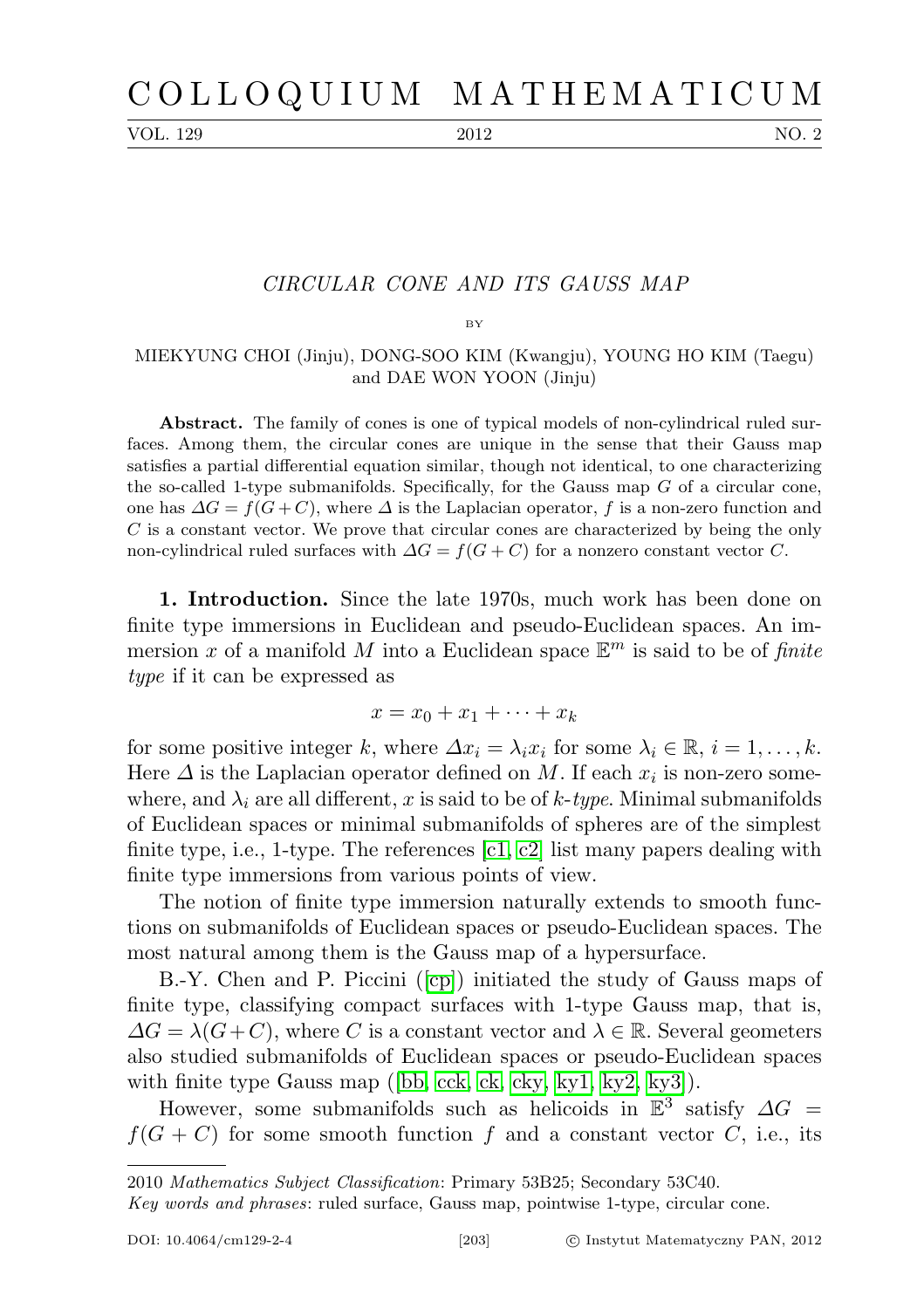parametrization  $x = x(u, v)$  defined by

$$
x(u, v) = (u \cos v, u \sin v, hv), \quad h \neq 0,
$$

has the Gauss map

$$
G = \frac{1}{\sqrt{h^2 + u^2}} (h \sin v, -h \cos v, u).
$$

Its Laplacian  $\Delta G$  is given by

$$
\Delta G = \frac{2h^2}{(h^2 + u^2)^2} G.
$$

On the other hand, the circular cone  $C_a$  with parametrization

$$
x(u, v) = (v \cos u, v \sin u, av), \quad a \ge 0,
$$

has the Gauss map

$$
G = \frac{1}{\sqrt{1 + a^2}} (a \cos u, a \sin u, -1).
$$

Consequently, its Laplacian  $\Delta G$  satisfies

$$
\Delta G = \frac{1}{v^2} \Big( G + \Big( 0, 0, \frac{1}{\sqrt{1 + a^2}} \Big) \Big).
$$

Based on these examples, we define

DEFINITION 1.1. An oriented  $(m-1)$ -dimensional submanifold of the Euclidean space  $\mathbb{E}^m$  is said to have *pointwise* 1-type Gauss map if it satisfies the condition

$$
\Delta G = f(G + C),
$$

where f is a non-zero smooth function on  $M$  and  $C$  is some constant vector. In particular, if C is zero, the Gauss map G is said to be of the first kind. Otherwise, it is said to be of the second kind ([\[cck,](#page-7-4) [ck,](#page-7-5) [cky,](#page-7-6) [ky2\]](#page-7-8)).

In the present paper, we completely classify non-cylindrical ruled surfaces in  $\mathbb{E}^3$  with pointwise 1-type Gauss map of the second kind. If f is not constant, the surface is said to be proper. So, a non-proper pointwise 1-type Gauss map is just of the ordinary 1-type.

Throughout this paper, we assume that all the geometric objects are smooth and all surfaces are connected unless otherwise mentioned.

**2. Preliminaries.** Let M be an oriented surface in  $\mathbb{E}^3$ . The map G :  $M \to S^2 \subset \mathbb{E}^3$  which sends each point of M to the unit vector normal to M at the point is called the *Gauss map* of the surface M. Here  $S^2$  is the unit sphere in  $\mathbb{E}^3$  centered at the origin. For the matrix  $\tilde{g} = (\tilde{g}_{ij})$  consisting of the components of the metric on M, we denote by  $\tilde{g}^{-1} = (\tilde{g}^{ij})$  (resp. G) the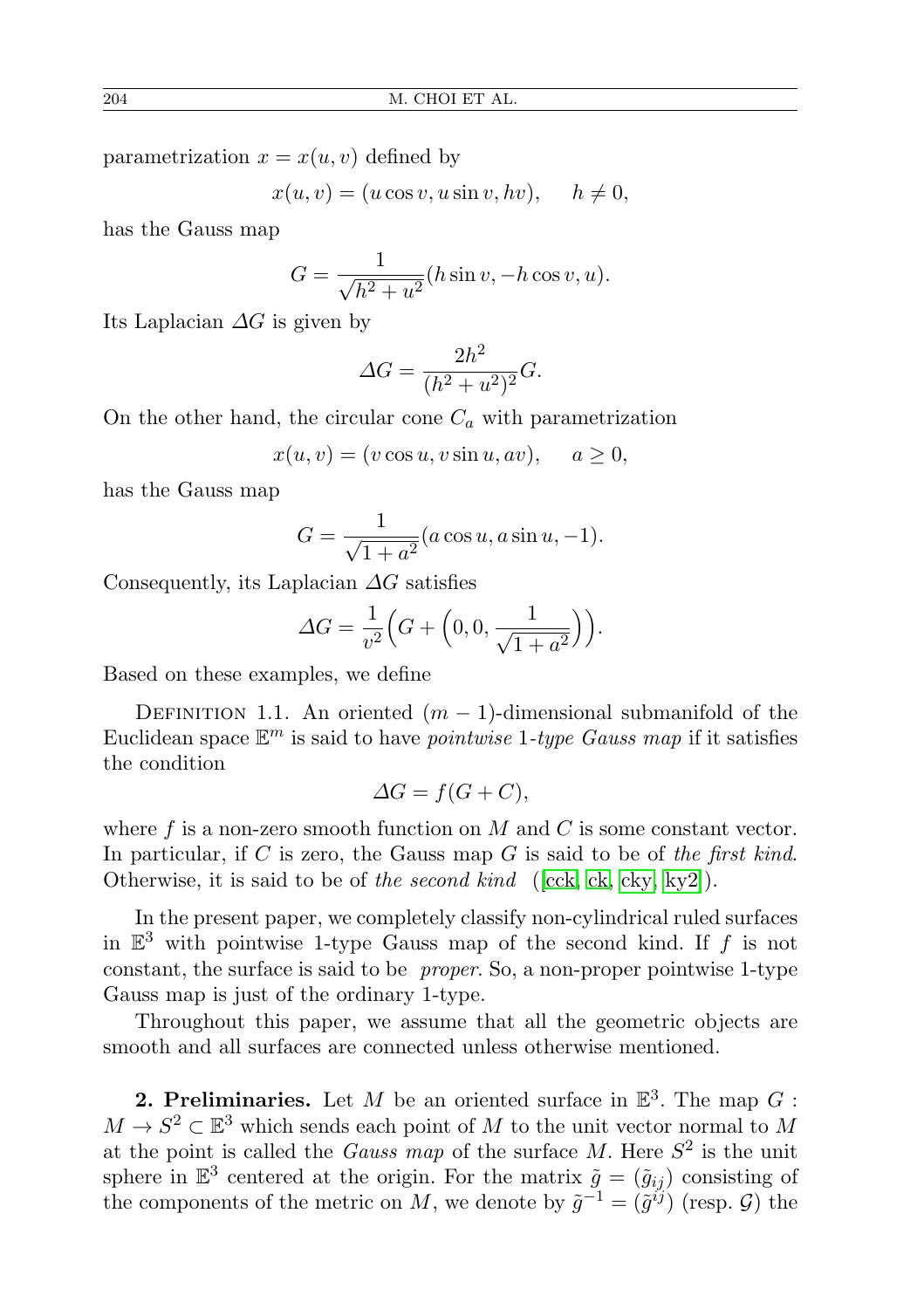inverse matrix (resp. the determinant) of the matrix  $(\tilde{g}_{ij})$ . The Laplacian  $\Delta$ on  $M$  is, in turn, given by

$$
\varDelta=-\frac{1}{\sqrt{\mathcal{G}}}\sum_{i,j}\frac{\partial}{\partial x^i}\bigg(\sqrt{\mathcal{G}}\,\tilde{g}^{ij}\frac{\partial}{\partial x^j}\bigg).
$$

In view of the results of [\[cck,](#page-7-4) [ck,](#page-7-5) [ky2\]](#page-7-8) concerning the mean curvature, we have

LEMMA 2.1. Let M be a surface in  $\mathbb{E}^3$ . Then the mean curvature H is constant if and only if the Gauss map G is of pointwise 1-type of the first kind.

In particular, if  $M$  is a ruled surface, the first and the third named authors ([\[ck\]](#page-7-5)) proved the following theorem:

THEOREM 2.2 ([\[ck\]](#page-7-5)). A ruled surface in  $\mathbb{E}^3$  with pointwise 1-type Gauss map of the first kind is an open portion of either a circular cylinder or a helicoid.

Thus, we immediately have

COROLLARY 2.3 ([\[cky\]](#page-7-6)). The helicoid is the only ruled surface in  $\mathbb{E}^3$  with proper pointwise 1-type Gauss map of the first kind.

**3. Main results.** Let M be a non-cylindrical ruled surface in  $\mathbb{E}^3$  parametrized by  $x(s, t) = \alpha(s) + t\beta(s)$ , where  $\alpha$  is a base curve and  $\beta$  a director vector field satisfying  $\langle \alpha', \beta \rangle = 0, \langle \beta, \beta \rangle = 1$  and  $\langle \beta', \beta' \rangle = 1$ .

REMARK. A non-cylindrical ruled surface M defined above with  $\alpha' = 0$ is a (generalized) cone.

Suppose that  $M$  has a pointwise 1-type Gauss map of the second kind, that is, the Gauss map  $G$  of  $M$  in  $\mathbb{E}^3$  satisfies the condition

$$
\Delta G = f(G + C)
$$

for a non-zero smooth function  $f : M \to \mathbb{R}$  and some non-zero constant vector C.

We now define the smooth functions  $q, u, v, Q$  and R as follows:

<span id="page-2-0"></span>
$$
q = \langle x_s, x_s \rangle, \quad u = \langle \alpha', \beta' \rangle, \quad v = \langle \alpha', \alpha' \rangle, Q = \langle \alpha', \beta \times \beta' \rangle, \quad R = \langle \beta'', \beta \times \beta' \rangle.
$$

Then  $\{\beta, \beta', \beta \times \beta'\}$  forms an orthonormal frame along  $\alpha$ . In this orthonormal frame, we have

(3.1) 
$$
\alpha' = u\beta' + Q\beta \times \beta' \text{ and } \beta'' = -\beta + R\beta \times \beta'.
$$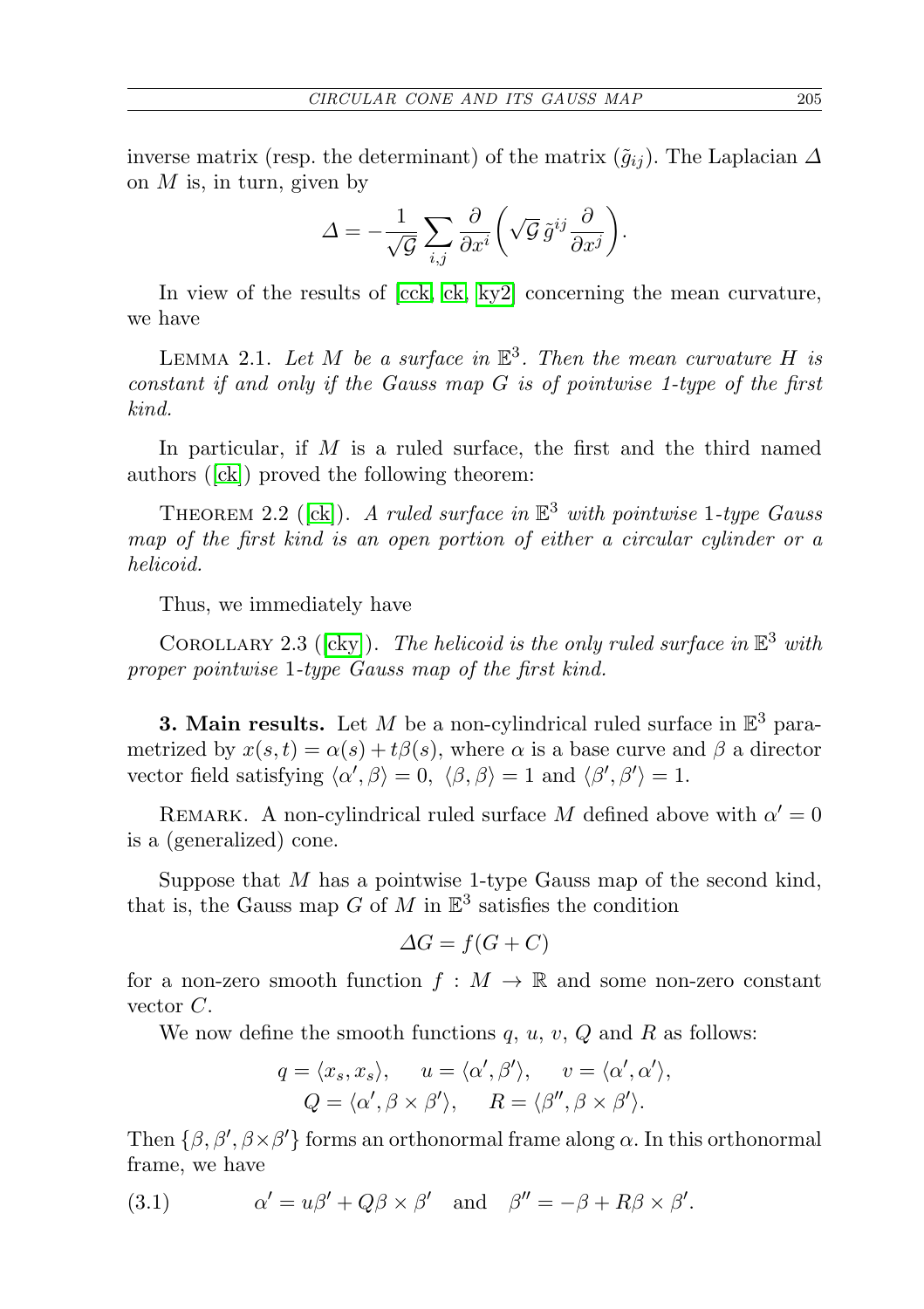Next, the Gauss map  $G$  and the mean curvature  $H$  are expressed by

$$
G = \frac{x_s \times x_t}{\|x_s \times x_t\|} = q^{-1/2} \{Q\beta' - (u+t)\beta \times \beta'\},
$$
  

$$
H = \frac{1}{2}q^{-3/2}(-Rt^2 - (2uR + Q')t - u^2R - uQ' + u'Q - Q^2R).
$$

Since  $G$  is of pointwise 1-type of the second kind, we have

<span id="page-3-0"></span>(3.2) 
$$
\frac{1}{2}q^{-7/2}\left\{2qB_1\beta + (u+t)A_1\beta' + QA_1\beta \times \beta'\right\} \n+ q^{-7/2}D_1\{Q\beta' - (u+t)\beta \times \beta'\} \n= q^{-1/2}f\{Q\beta' - (u+t)\beta \times \beta'\} + fC,
$$

where we have put

$$
A_1 = -2R't^4 + 2(-Q'' + u'R - 4uR')t^3
$$
  
+2 $\left(3u'Q' + u''Q - Q^2R' + \frac{3}{2}v'R - 2QQ'R - 3uQ'' - 5u^2R' - vR'\right)t^2$   
+2 $\left(\frac{3}{2}v'Q' - 3u'^2Q + 3u'Q^2R + 3uu'Q' + 2uu''Q - 2uQ^2R' + 3uv'R$   
-4uQQ'R - 2u<sup>2</sup>Q'' - u<sup>2</sup>u'R - 2u<sup>3</sup>R' - vQ'' - 2u'vR - 2uvR'\right)t  
-3u'v'Q + 3v'Q^2R + 3uv'Q' + 3u<sup>2</sup>v'R + 2u''vQ - 2vQ^2R'  
-4vQQ'R - 2uvQ'' - 4uu'vR - 2u<sup>2</sup>vR',  
B\_1 = Rt<sup>3</sup> + (2Q' + 3uR)t<sup>2</sup> + (-3u'Q + 3Q<sup>2</sup>R + 4uQ' + 5u<sup>2</sup>R - 2vR)t  
-3uu'Q + 3uQ<sup>2</sup>R + 3u<sup>2</sup>Q' + 3u<sup>3</sup>R - vQ' - 2uvR

and

$$
D_1 = R^2t^4 + (4uR^2 + 2Q'R)t^3
$$
  
+  $(-2u'QR + 2Q^2R^2 + 6uQ'R + 6u^2R^2 + Q'^2 + 2Q^2)t^2$   
+  $(-4uu'QR + 4uQ^2R^2 + 6u^2Q'R + 4u^3R^2$   
-  $2u'QQ' + 2Q^2Q'R + 2uQ'^2 + 4uQ^2)t$   
+  $(u'Q - Q^2R - uQ' - u^2R)^2 + 2vQ^2.$ 

If we take the inner product of equation [\(3.2\)](#page-3-0) with  $\beta$ ,  $\beta'$  and  $\beta \times \beta'$  successively, we get

<span id="page-3-1"></span>(3.3) 
$$
f\langle C, \beta \rangle = q^{-5/2} B_1,
$$

$$
f(\langle C, \beta' \rangle + q^{-1/2} Q) = \frac{1}{2} q^{-7/2} (u+t) A_1 + q^{-7/2} Q D_1
$$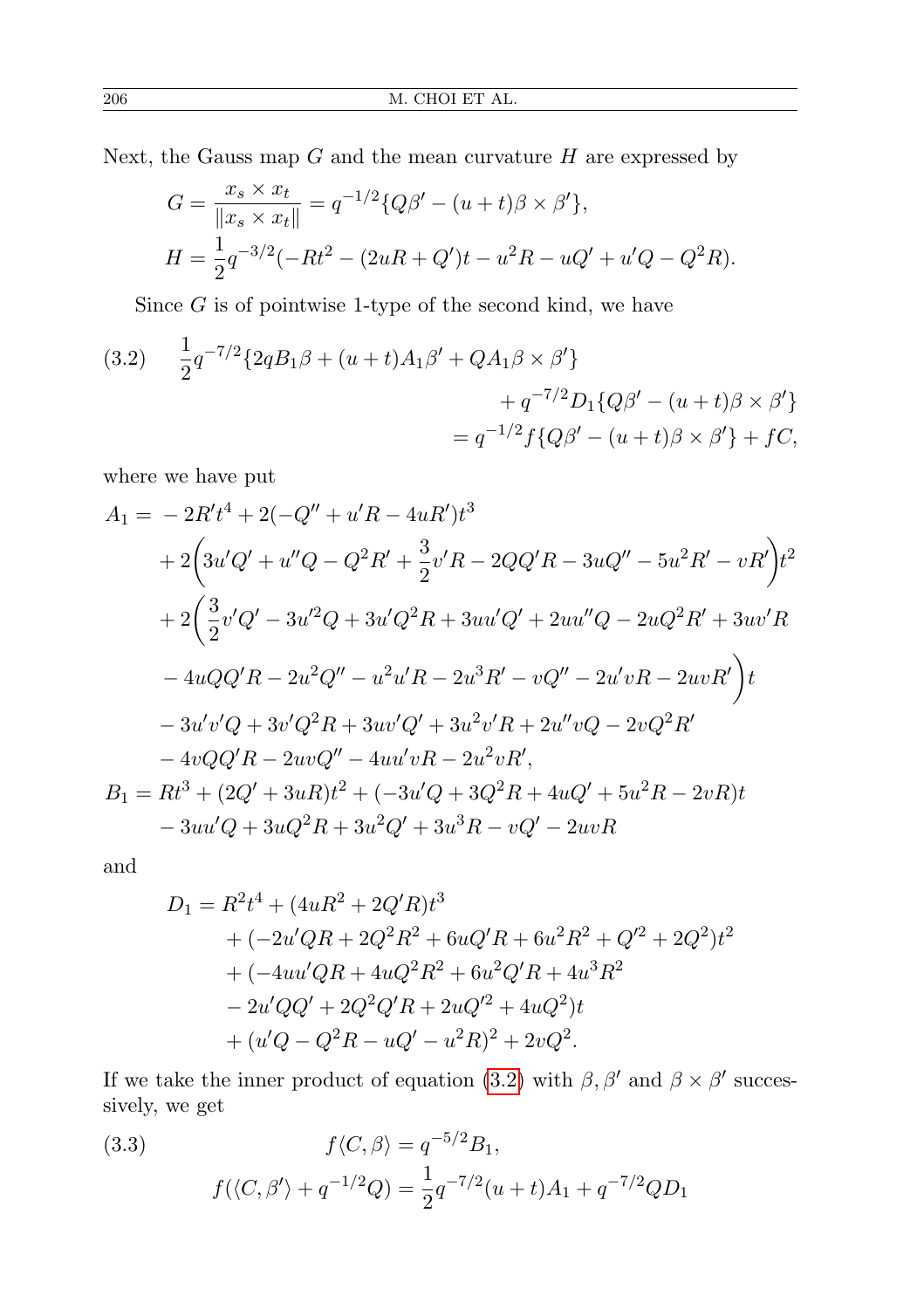and

$$
f(\langle C, \beta \times \beta' \rangle - q^{-1/2}(u+t)) = \frac{1}{2}q^{-7/2}QA_1 - q^{-7/2}(u+t)D_1,
$$

respectively. Combining the above equations, we have

<span id="page-4-0"></span>
$$
(3.4) \t 4qQ^2B_1^2 - \{(u+t)\lambda A_1 + 2\lambda QD_1 - 2qB_1\mu\}^2 = 0,
$$

<span id="page-4-2"></span>
$$
(3.5) \t 4q(u+t)^{2}B_{1}^{2} - {\lambda QA_{1} - 2\lambda(u+t)D_{1} - 2qB_{1}\nu }^{2} = 0,
$$

<span id="page-4-4"></span>
$$
(3.6) \tq A_1^2 - \{(u+t)A_1\nu + 2D_1Q\nu - QA_1\mu + 2(u+t)D_1\mu\}^2 = 0,
$$

where we have put  $\lambda = \langle C, \beta \rangle$ ,  $\mu = \langle C, \beta' \rangle$  and  $\nu = \langle C, \beta \times \beta' \rangle$ .

Differentiating the constant vector  $C = \lambda \beta + \mu \beta' + \nu \beta \times \beta'$  with respect to the parameter s yields

<span id="page-4-1"></span>(3.7) 
$$
\lambda' = \mu, \quad \nu' + \mu R = 0 \quad \text{and} \quad \lambda + \mu' - \nu R = 0.
$$

On the other hand,  $(3.4)$  is a polynomial in t with functions of s as coefficients. Thus, the leading coefficient must be zero, i.e.,  $\mu R + \lambda R' = 0$ . Making use of [\(3.7\)](#page-4-1), we see that  $\lambda R$  is a constant. Since [\(3.5\)](#page-4-2) is an identity, the coefficient of the term  $t^{10}$  in [\(3.5\)](#page-4-2) must be zero, which yields

(3.8) 
$$
R^2 = R^2(\lambda R + \nu)^2.
$$

<span id="page-4-3"></span>Now, we have two possible cases.

CASE 1: R is not identically zero on M. Consider the open set  $U =$  $\{p \in M \mid R(p) \neq 0\}$ . Suppose  $\mathbf{U} \neq \emptyset$ . Then [\(3.8\)](#page-4-3) implies that  $\nu$  is constant on a component  $U_0$  on U since  $\lambda R$  is a constant. From [\(3.7\)](#page-4-1), we also see that  $\mu = 0$  on  $\mathbf{U}_0$ . Thus [\(3.7\)](#page-4-1) shows that  $\lambda$  is a constant on  $\mathbf{U}_0$  and so is R on  $U_0$ . By continuity, R is a non-zero constant on M. Using [\(3.8\)](#page-4-3), we see that  $\nu$  is a constant on M since  $\lambda R$  is a constant. Hence,  $\lambda$  is also a constant on M. As  $\nu$  is constant, [\(3.7\)](#page-4-1) implies  $\mu = 0$  and so  $\lambda = \nu R$ .

Moreover, combining equations [\(3.4\)](#page-4-0) and [\(3.6\)](#page-4-4) with the above results, we obtain

<span id="page-4-5"></span>(3.9) 
$$
R^2 A_1^2 - 4Q^2 B_1^2 = 0.
$$

Also, the leading coefficient of [\(3.9\)](#page-4-5) is zero, i.e.,

(3.10) 
$$
Q^2 - (Q'' - u'R)^2 = 0.
$$

Suppose Q is not identically zero. Without loss of generality, we may assume  $Q = Q'' - u'R$ . Comparing the leading coefficients of equations [\(3.5\)](#page-4-2) and [\(3.6\)](#page-4-4) after substituting  $Q = Q'' - u'R$  in them, we have a contradiction. Therefore,  $Q \equiv 0$ . Consequently, u is constant.

<span id="page-4-6"></span>On the other hand, the second equation of [\(3.1\)](#page-2-0) implies

(3.11) 
$$
\beta'''(s) + a^2 \beta'(s) = 0,
$$

where  $a =$  $\sqrt{R^2+1}$ . Without loss of generality, we may assume that  $\beta$ satisfies the initial conditions  $\beta(0) = (1, 0, 0), \ \beta'(0) = (0, 1, 0), \ \beta''(0) =$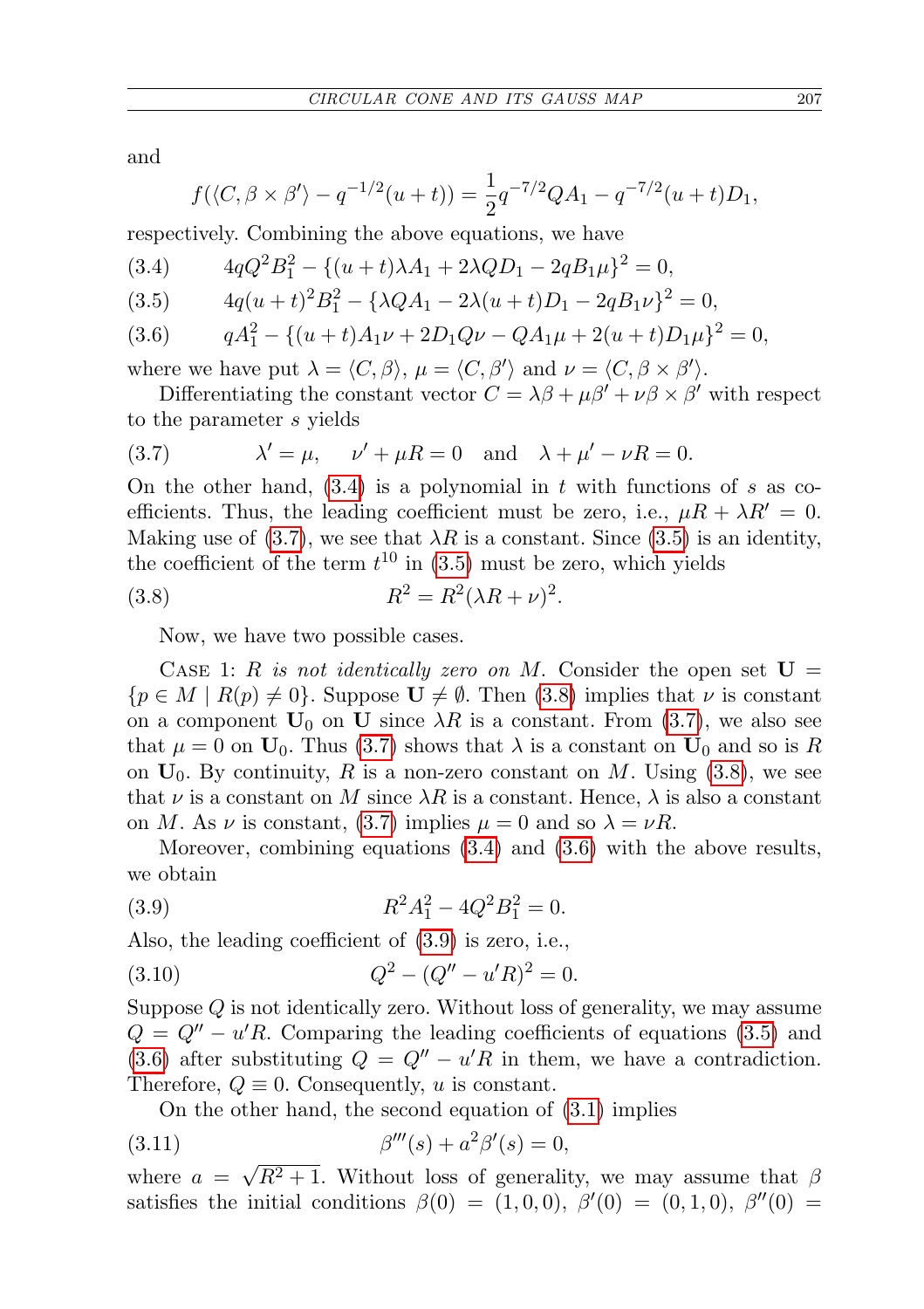$(-1, 0, R)$ . Then the unique solution of  $(3.11)$  is

(3.12) 
$$
\beta(s) = \left(1 - \frac{1}{a^2} + \frac{1}{a^2} \cos as, \frac{1}{a} \sin as, \frac{R}{a^2} - \frac{R}{a^2} \cos as\right).
$$

We easily see that its torsion vanishes and the curvature is the non-zero constant a. Since  $\beta$  itself is a spherical curve, M is a part of a circular cone. In fact, its parametrization is given by  $x(s, \bar{t}) = \bar{t}\beta(s) + \mathbf{C}_0$ , where  $\bar{t} = u + t$ and  $C_0$  is a constant vector.

CASE 2: R is identically zero on M. From  $(3.7)$ ,  $\nu$  is a constant and we also get  $\lambda + \lambda'' = 0$ . Suppose  $\lambda$  is non-trivial. Then we have

$$
\lambda(s) = A \sin(s + s_0)
$$

for some constants A and  $s_0$ .

If we compute the leading coefficient with respect to t in  $(3.5)$  with  $R=0$ , we have

<span id="page-5-1"></span><span id="page-5-0"></span>
$$
Q'^2 - \nu^2 Q'^2 = 0.
$$

Since  $\nu$  is a constant, Q is a constant if  $\nu^2 \neq 1$ . If  $Q = 0$ , the mean curvature H vanishes on  $M$ , that is,  $M$  is minimal. This contradicts the hypothesis that the Gauss map is of pointwise 1-type of the second kind. Hence Q is a non-zero constant. Using the leading coefficient of [\(3.4\)](#page-4-0), we obtain, from  $(3.7)$   $\lambda u'' + 3\lambda' u' = 0$ . Solving the above equation, we get

$$
(3.14) \t\t u' = k_1 \lambda^{-3}
$$

for some constant  $k_1$ . Also, from the leading coefficient of  $(3.5)$ , we have

(3.15) 
$$
9u'^2 = (2\lambda Q - 3\nu u')^2.
$$

Putting [\(3.13\)](#page-5-0) and [\(3.14\)](#page-5-1) into [\(3.15\)](#page-5-2), we obtain  $k_1 = 0$  and  $A = 0$ , a contradiction. Therefore  $\lambda = 0$ . From [\(3.3\)](#page-3-1), we easily get  $B_1 = 0$  and thus u is a constant. Hence the mean curvature  $H$  vanishes on  $M$ , a contradiction. Consequently, we have  $\nu^2 = 1$ .

Next, the leading coefficient of the left hand side of  $(3.4)$  gives, by  $(3.7)$ ,

<span id="page-5-3"></span><span id="page-5-2"></span>
$$
\lambda Q'' + 2\lambda' Q' = 0.
$$

If  $\lambda$  is non-zero, the solution of the above equation is given by

$$
(3.16)\t\t Q' = k_2 \lambda^{-2}
$$

for some constant  $k_2$ . Moreover, we also get

<span id="page-5-4"></span>
$$
\mu Q''(QQ'' + Q'^2 + 2Q^2) = 0,
$$

which is derived from the leading coefficient in  $(3.6)$  using  $\nu^2 = 1$ . From  $(3.7)$ , we easily get  $\mu \neq 0$ . Hence we have

(3.17) 
$$
Q''(QQ'' + Q'^2 + 2Q^2) = 0.
$$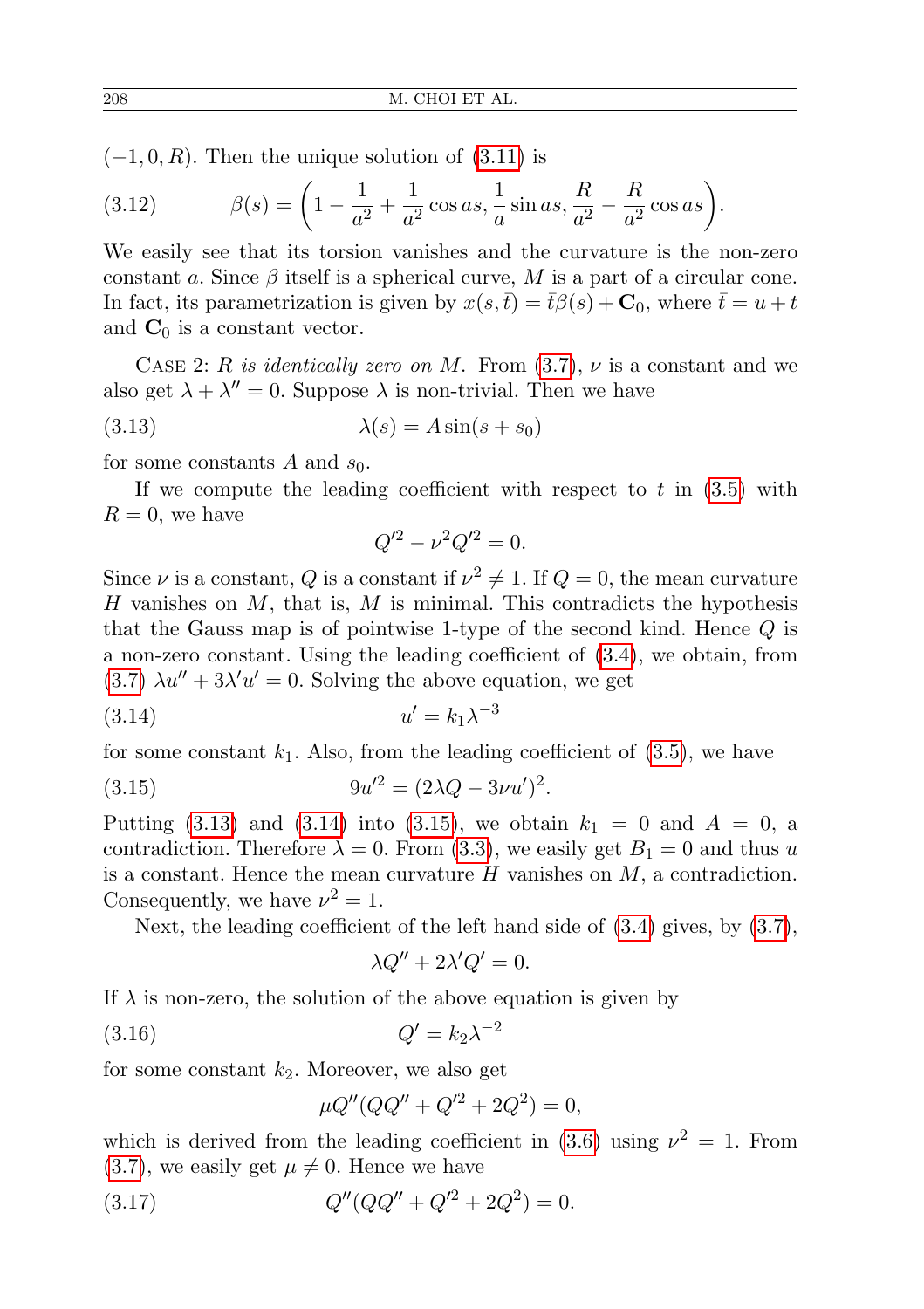Putting [\(3.13\)](#page-5-0) and [\(3.16\)](#page-5-3) into [\(3.17\)](#page-5-4), we obtain  $k_2 = 0$  and so Q is a constant. Since the mean curvature  $H$  is non-vanishing,  $Q$  is a non-zero constant. Since  $\nu^2 = 1$ , from the leading coefficient of [\(3.5\)](#page-4-2), we have

<span id="page-6-0"></span>(3.18)  $\lambda Q - 3\nu u' = 0.$ 

Putting [\(3.13\)](#page-5-0) and [\(3.14\)](#page-5-1) into [\(3.18\)](#page-6-0), we obtain  $\lambda = 0$ . In view of those facts, equation [\(3.3\)](#page-3-1) shows that  $B_1 = 0$ . This implies that  $u' = 0$ . Hence, the mean curvature H vanishes, a contradiction. Thus, Case 2 can never occur.

Conversely, as shown in the Introduction, a circular cone has pointwise 1-type Gauss map of the second kind.

Consequently, we have

MAIN THEOREM 3.1 (Characterization). Let M be a non-cylindrical ruled surface in  $\mathbb{E}^3$ . Then M has pointwise 1-type Gauss map of the second kind if and only if M is a part of a circular cone.

Using a result in [\[cck\]](#page-7-4), we obtain

COROLLARY 3.2. Let M be a surface of  $\mathbb{E}^3$ . Then the following are equivalent:

- (i) M is a non-cylindrical ruled surface with pointwise 1-type Gauss map of the second kind.
- (ii) M is a surface of revolution of the polynomial kind with pointwise 1-type Gauss map of the second kind.
- (iii)  $M$  is a part of a circular cone.

Combining the results in [\[cky\]](#page-7-6) with the above characterization, we have

MAIN THEOREM 3.3. Let M be a ruled surface in  $\mathbb{E}^3$ . If M has pointwise 1-type Gauss map, then M is a part of a plane, a circular cylinder, a helicoid, a cylinder of an infinite type or a circular cone.

Acknowledgements. The authors would like to express their sincere thanks to the referee for his valuable suggestions that have improved the paper.

The research of M. Choi was supported by the National Research Foundation of Korea Grant funded by the Korean Government [NRF-2009-351- C00009].

The research of D.-S. Kim was supported by Basic Science Research Program through the National Research Foundation of Korea (NRF) funded by the Ministry of Education, Science and Technology (2010-0022926).

The research of Y. H. Kim was supported by Basic Science Research Program through the National Research Foundation of Korea (NRF) funded by the Ministry of Education, Science and Technology (2010-0007184).